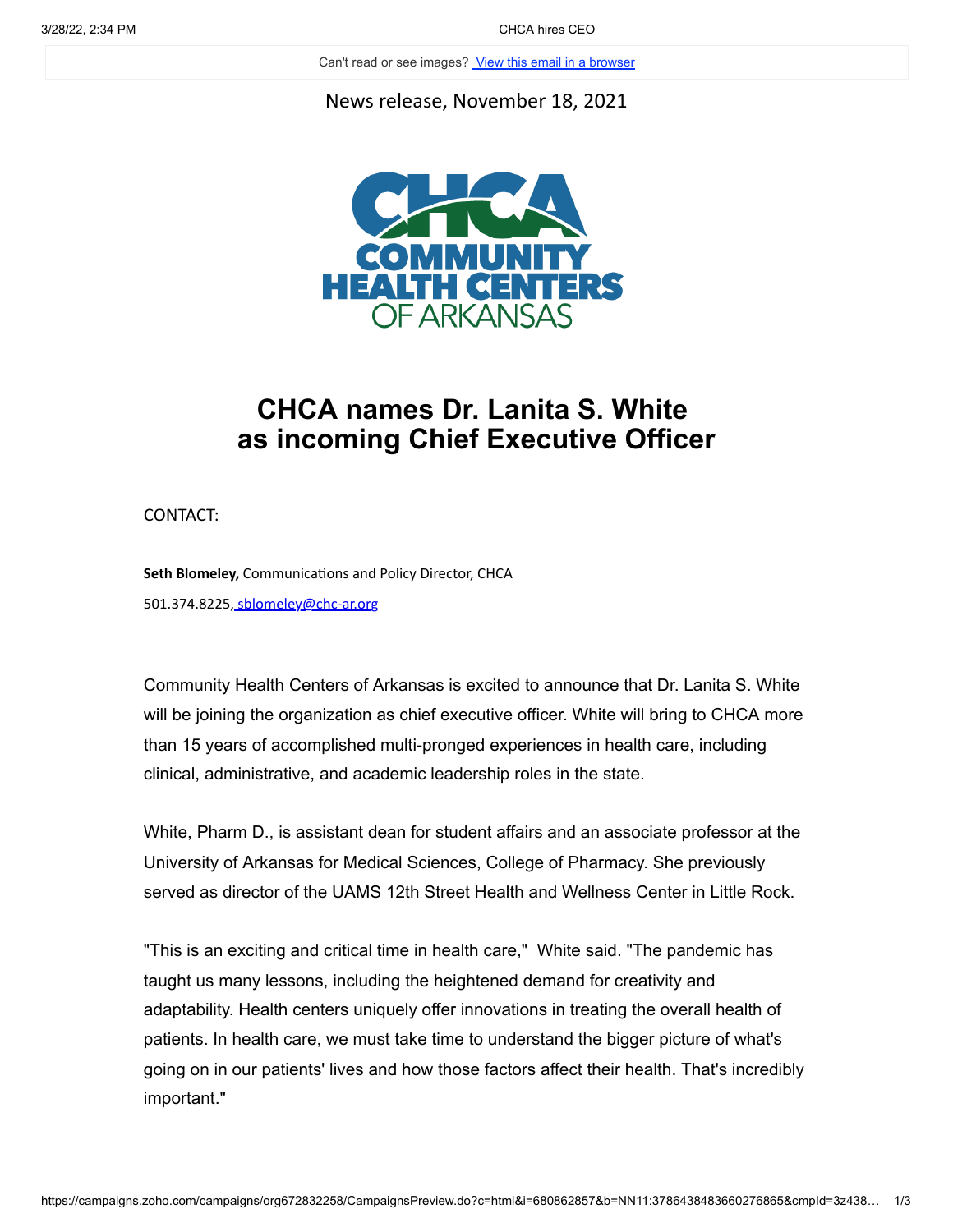White said a goal in leading the statewide association of Community Health Centers (CHCs) is to positively impact patients across Arkansas but especially those among vulnerable, minority, and rural populations.

Brigitte McDonald, chair of the CHCA Board of Directors, said White was chosen following a six-month candidate search.

"Lanita really exhibited the best grasp of the role of CHCs as well as what we needed from the position," said McDonald, chief executive officer at 1st Choice Healthcare in Corning. "She's demonstrated through her work at the 12th Street clinic her ability to engage the community for positive change. She's clearly energetic. She'll no doubt be a dynamo of leadership and advocacy for CHCs across the state."

White, 44, lives in Little Rock. She is a native of Louisiana, receiving a Doctor of Pharmacy from Xavier University in New Orleans following undergraduate work at Southern University and Louisiana State University in Baton Rouge. She moved to Arkansas in 2006 after accepting a residency at the Central Arkansas Veterans Healthcare System. She's held multiple positions at UAMS starting in 2012, including directing a pharmacy residency program.

Lisa Weaver, former chief operating officer at CHCA, will continue to serve as interim chief executive officer until White officially joins the organization February 7, 2022.

**About:** CHCs are non-profit organizations fueled by patient revenue and federal grants meant to expand health care access for low-income, minority, and rural populations. CHCs provide many services including primary care, dental, behavioral health, and health education. CHCA provides advocacy, training, and support for CHCs in Arkansas.

Altogether, **12 CHCs** in Arkansas (including 11 member CHCA organizations) serve more than **240,000 people** a year at more than **160 sites.** Nationally, nearly **1,400** CHCs serve **30 million patients** a year.

**For more information on Community Health Centers in Arkansas**, please visit: <http://www.chc-ar.org/>

 $\mathcal{L}_\mathcal{L} = \{ \mathcal{L}_\mathcal{L} = \{ \mathcal{L}_\mathcal{L} = \{ \mathcal{L}_\mathcal{L} = \{ \mathcal{L}_\mathcal{L} = \{ \mathcal{L}_\mathcal{L} = \{ \mathcal{L}_\mathcal{L} = \{ \mathcal{L}_\mathcal{L} = \{ \mathcal{L}_\mathcal{L} = \{ \mathcal{L}_\mathcal{L} = \{ \mathcal{L}_\mathcal{L} = \{ \mathcal{L}_\mathcal{L} = \{ \mathcal{L}_\mathcal{L} = \{ \mathcal{L}_\mathcal{L} = \{ \mathcal{L}_\mathcal{$